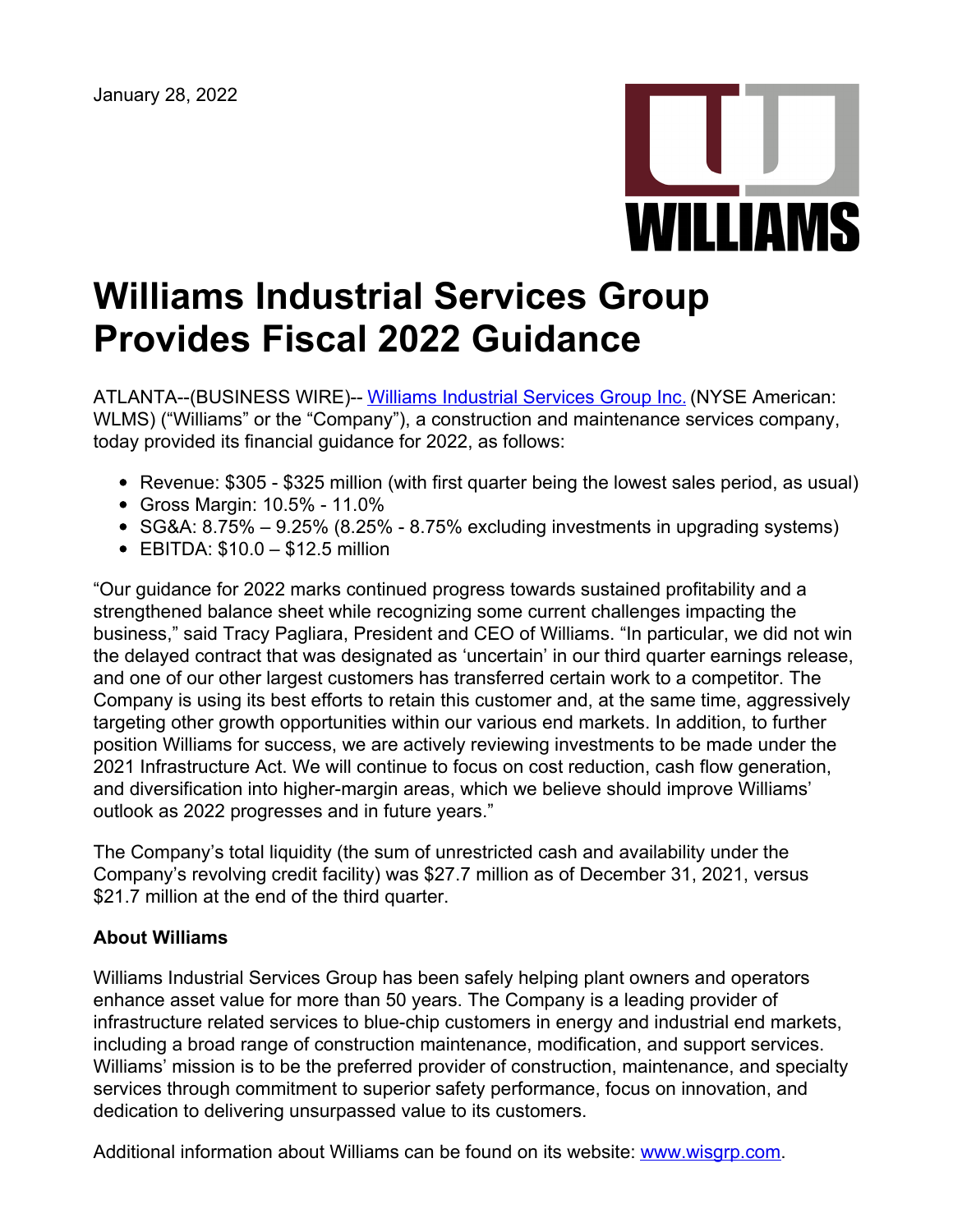## **Forward-looking Statement Disclaimer**

This press release contains "forward-looking statements" within the meaning of the term set forth in the Private Securities Litigation Reform Act of 1995. The forward-looking statements include statements or expectations regarding the Company's ability to perform in accordance with guidance, build and diversify its backlog and convert backlog to revenue, realize opportunities, including receiving contract awards on outstanding bids and successfully pursuing future opportunities, benefit from potential growth in the Company's end markets, including from increased infrastructure spending by the U.S. federal government, and successfully achieve its growth, strategic and business development initiatives, including decreasing the Company's outstanding indebtedness, future demand for the Company's services, and expectations regarding future revenues, cash flow, and other related matters. These statements reflect the Company's current views of future events and financial performance and are subject to a number of risks and uncertainties, some of which have been, and may further be, exacerbated by the COVID-19 pandemic, including the Company's level of indebtedness and ability to make payments on, and satisfy the financial and other covenants contained in, its debt facilities, as well as its ability to engage in certain transactions and activities due to limitations and covenants contained in such facilities; its ability to generate sufficient cash resources to continue funding operations and the possibility that it may be unable to obtain any additional funding as needed or incur losses from operations in the future; exposure to market risks from changes in interest rates; failure to maintain effective internal control over financial reporting and disclosure controls and procedures; the Company's ability to attract and retain qualified personnel, skilled workers, and key officers; failure to successfully implement or realize its business strategies, plans and objectives of management, and liquidity, operating and growth initiatives and opportunities, including its expansion into international markets and its ability to identify potential candidates for, and consummate, acquisition, disposition, or investment transactions; the loss of, or reduction in business from, one or more of its significant customers; its competitive position; market outlook and trends in the Company's industry, including the possibility of reduced investment in, or increased regulation of, nuclear power plants, declines in public infrastructure construction, and reductions in government funding; the failure of the Company and its end markets to benefit from the recently enacted 2021 Infrastructure Act ; costs exceeding estimates the Company uses to set fixed-price contracts; harm to the Company's reputation or profitability due to, among other things, internal operational issues, poor subcontractor performances or subcontractor insolvency; potential insolvency or financial distress of third parties, including customers and suppliers; the Company's contract backlog and related amounts to be recognized as revenue; its ability to maintain its safety record, the risks of potential liability and adequacy of insurance; adverse changes in the Company's relationships with suppliers, vendors, and subcontractors; compliance with environmental, health, safety and other related laws and regulations; limitations or modifications to indemnification regulations of the U.S. or Canada; the Company's expected financial condition, future cash flows, results of operations and future capital and other expenditures; the impact of general economic conditions including the current economic disruption and any recession resulting from the COVID-19 pandemic; the impact of the COVID-19 pandemic on the Company's business, results of operations, financial condition, and cash flows, including the potential for additional COVID-19 cases to occur at the Company's active or future job sites, which potentially could impact cost and labor availability; the impact of supply chain constraints and labor shortages related to the COVID-19 pandemic; the uncertainty surrounding and the potential impact of the federal